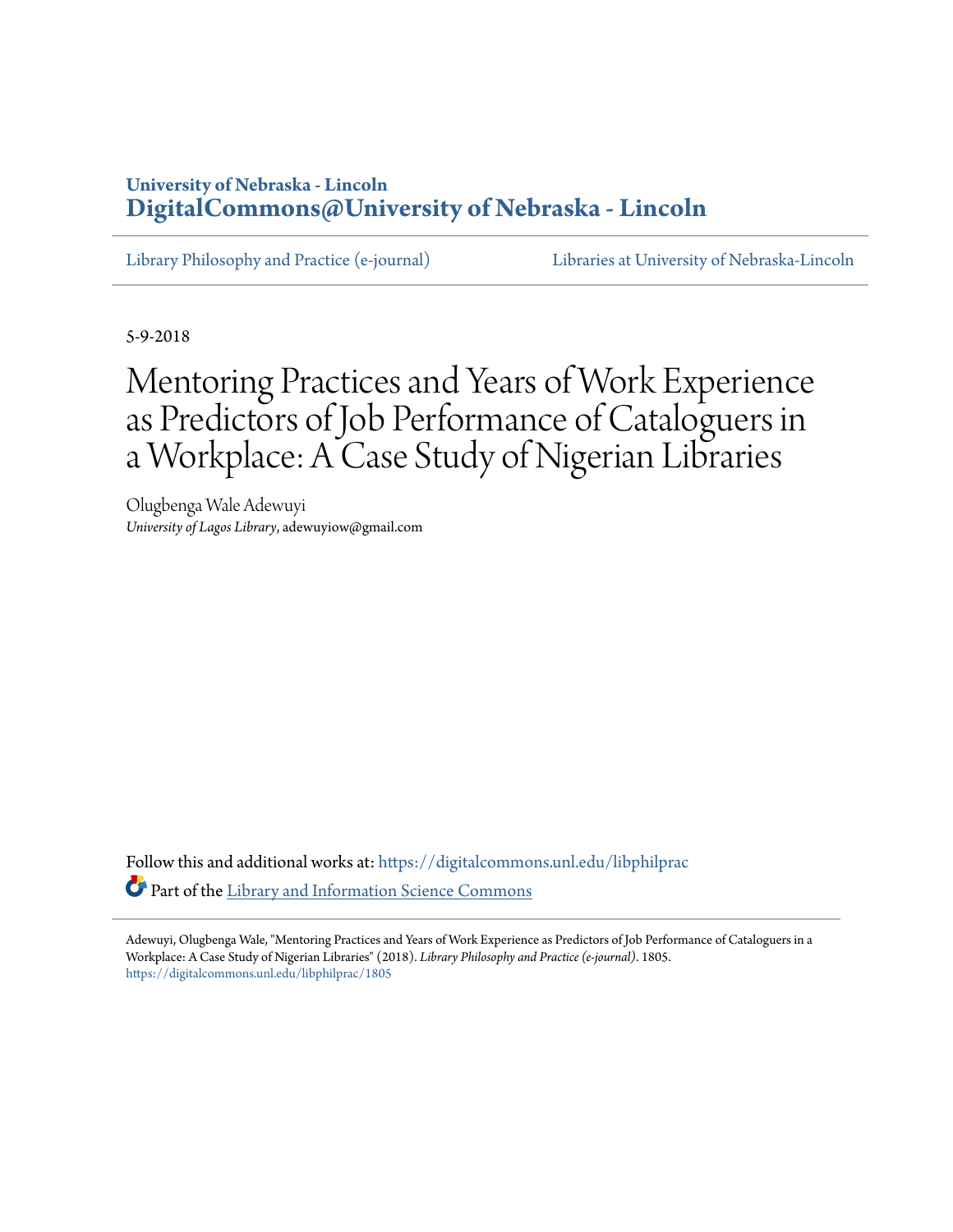# **MENTORING PRACTICES AND YEARS OF WORK EXPERIENCE AS PREDICTORS OF JOB PERFORMANCE OF CATALOGUERS IN A WORKPLACE: A CASE STUDY OF NIGERIAN LIBRARIES**

**BY:**

**Adewuyi, Olugbenga W., Ph.D., CLN University of Lagos Library, University of Lagos, Akoka, Yaba, Lagos State, Nigeria. E – Mail: [oadewuyiow@unilag.edu.ng;](mailto:oadewuyiow@unilag.edu.ng) [adewuyiow@gmail.com](mailto:adewuyiow@gmail.com)**

 **Mobile phone:+234-805-560-2799; +234-806-373-6711**

 **And**

 **Makinde, Bosede O. College of Medicine Lagos State University, Ikeja, Lagos State, Nigeria E-mail: [makindeb@yahoo.com](mailto:makindeb@yahoo.com)**

**Mobile phone:+234-803-277-6599**

# **ABSTRACT**

*The paper examined the effect of mentoring practices and years of work experience on job performance of cataloguers in Nigerian libraries. Copies of a self-developed, pre-tested and validated questionnaire were served, using total enumeration method, on the delegates at the 36th Annual Conference/Workshop of the Cataloguing, Classification and Indexing Section of the Nigerian Library Association.* 

*The study established that even though mentoring practices existing in Nigerian Libraries but the practice was relatively low. However, there was significant relationship between mentoring practices and job performance of cataloguers in Nigerian Libraries but there was no significant relationship between job performance and years of work experience.* 

*Having discovered that mentoring influence performances of cataloguers in Nigerian libraries, the paper recommended that mentoring practices should be further reinforced in Nigerian libraries and make it formal with a view to guarantee continued career and professional development of the employees in Nigerian libraries. To this extent, it is desirable that knowledge management practices be embraced to support mentoring practices because there is a great nexus between the two constructs.*

**Keywords:** Mentoring, years of experience, job performance, knowledge sharing, Socialization, Nigerian libraries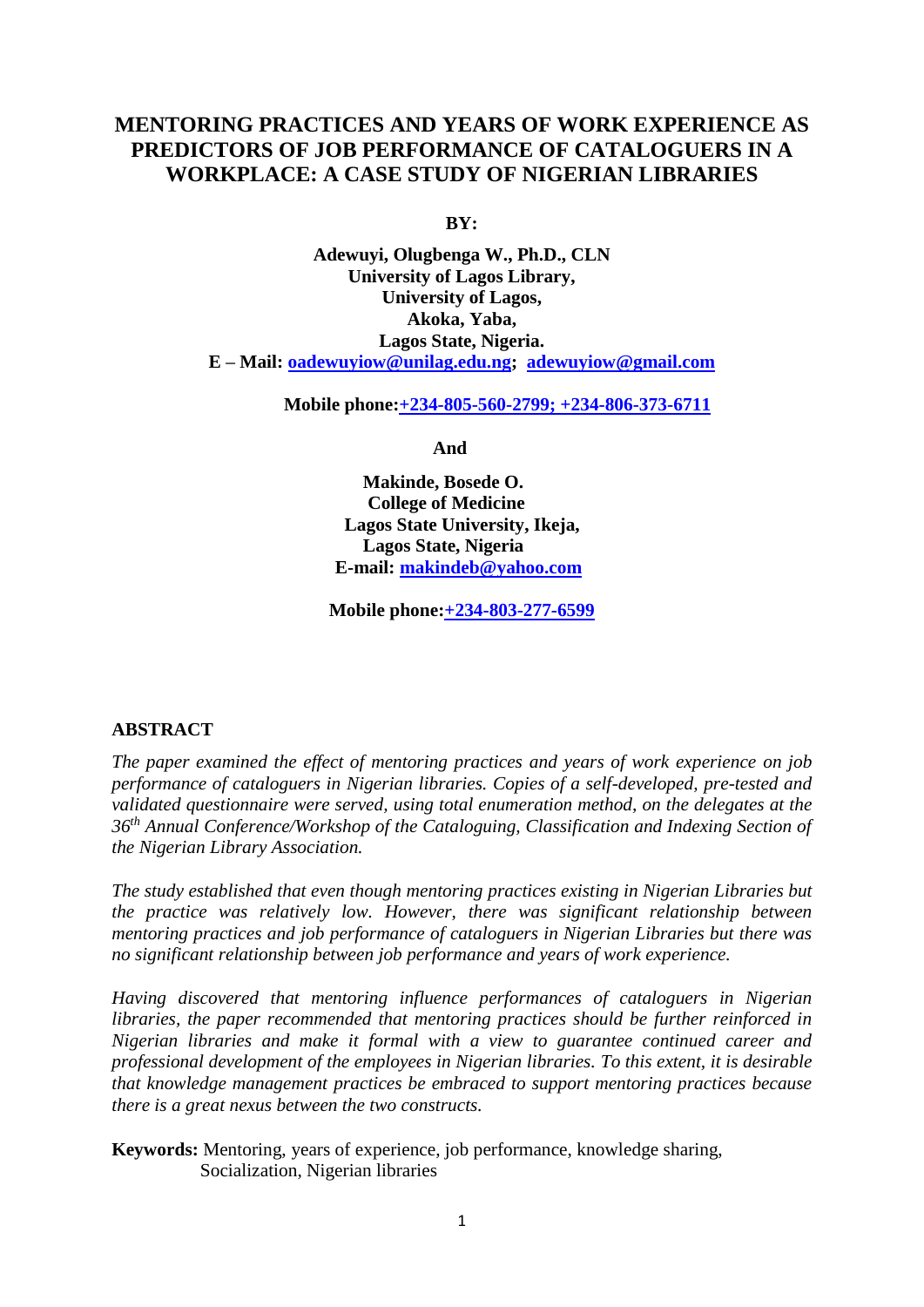## **INTRODUCTION**

Variables such as mentoring, job performance, motivation, job satisfaction, are important constructs in organizational study that can be perceived as critical predictors of improving organizational performance. It is therefore imperative that the labour force be well equipped with the rightful organizational structures to support organizational knowledge that will impact on relevant skills such as technical, communication and administrative needed to perform up to the required expectation with a view to ensuring continuous organizational effectiveness. It can be assumed that remarkably performing individuals will be able to upkeep organization to accomplish its premeditated aims thus nourishing the organization economical advantage. Mentoring is one of the relevant tools for this purpose. Thus, this study is a desirable one.

#### **REVIEW OF LITERATURE**

Acquisition of required knowledge and skills necessary for performance in the workplace can be derived basically through learning, while learning itself is achievable through so many channels such mentoring, on-the-job training, reading books, attending conferences and workshops, sharing knowledge and information. In their opinion Lankau and Scadura (2008) opined that learning from training programme and books will not be sufficient to keep pace with today's fast-paced work environment. Individuals must therefore look to others to learn new skills. Looking up others to acquire new skills is a concerted efforts and willingness to learn and benefit from the knowledge of others, and this is called mentoring. To this end, Lankau and Scadura (2008) affirmed that mentoring relationship can serve as a forum for such learning in organisations. Thus, among all the channels of learning, mentoring is very critical because mentoring is the sharing of valuable knowledge that the mentor has acquired over a long period of cognate experience and since mentoring has been defined as a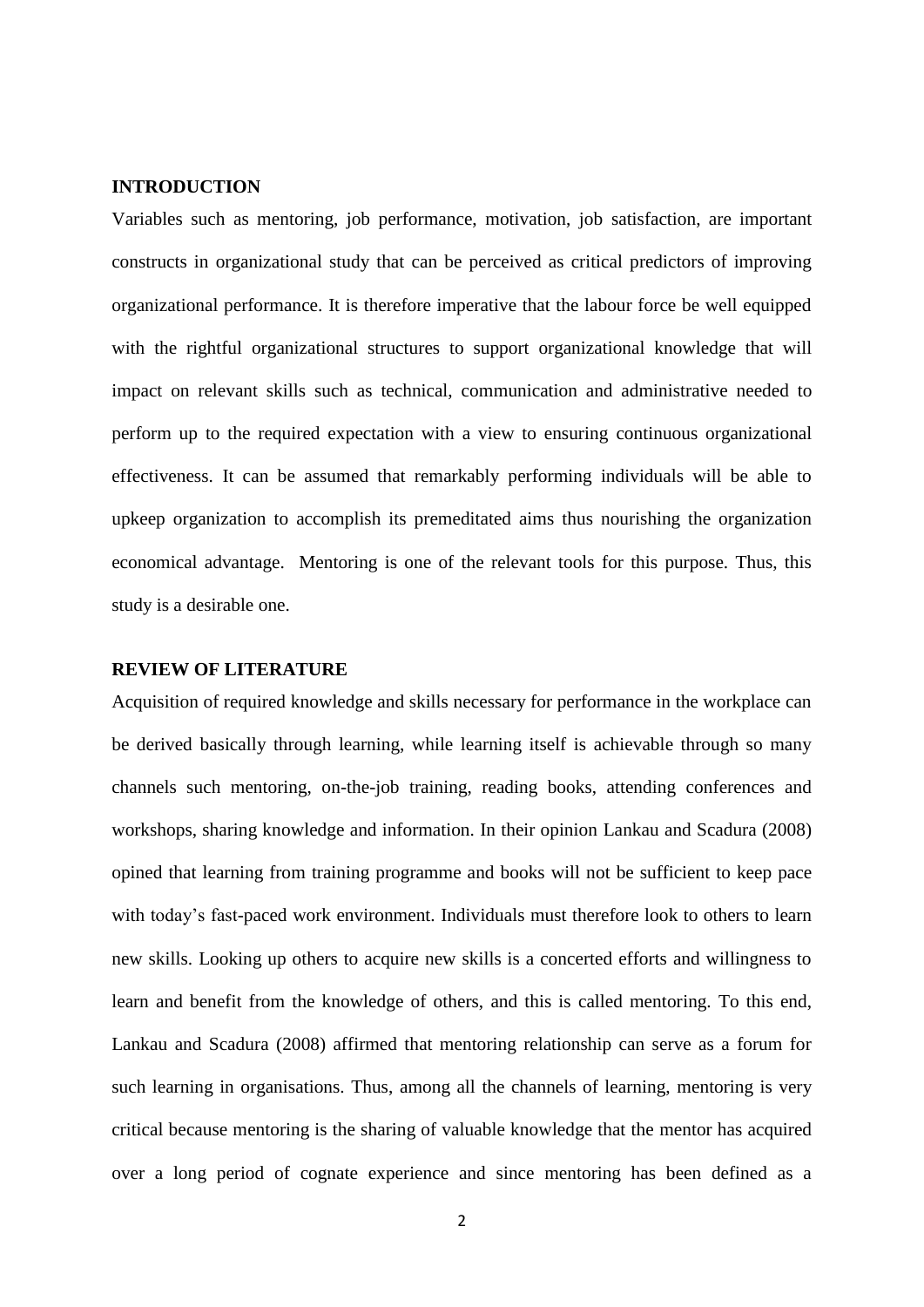relationship between two or more people, it can therefore be concluded that there is close relationship between knowledge sharing and socialization. Knowledge sharing and socializations are the bedrock upon which mentoring flourishes.

Kram (1985) and Levinson (1978) cited by Godshalk and Sosi (2008) defined a mentor as an individual with advanced knowledge, usually more senior in some regard and is committed to providing upward career mobility and assistance for the protégé. Kram and Hall (1996) cited by Allen (2008) stressed that from the practice perspective, mentors play a key role in organizations as they ensure the transfer and continuation of knowledge and help prepare junior colleagues for further organizational responsibilities.

Sodipe and Madukoma (2013) studied mentoring and career success of academic librarians in selected universities in Ogun State, Nigeria and reported that academic librarians in ogun state have had mentoring experiences. They engaged in informal mentoring and majority were found to practice the one-to-one mentoring type. The study reported further that the respondents had good mentoring relationship. They found out that Eyitayo and Akihigbe (2000) studied prevalence of mentoring relationship among library and information professional in Nigeria and reported that most library and information professionals are familiar to mentoring relationship. The study suggested further that most of the mentors were immediate supervisor, professor/teacher, head of organization, relatives, friends and spouses. However, few had conflicting incidences with their mentors. Bello and Mansor (2013) opined that all professions engage in continuous training in order to sharpen and sustain professional practice, standards as well as keep abreast with challenges and developments. Mentoring as a career development model provides professional development, career growth, confidence, satisfaction as well as develops varied degrees of personal support. They reported that Nigerian University Libraries practise different types of mentoring programmes with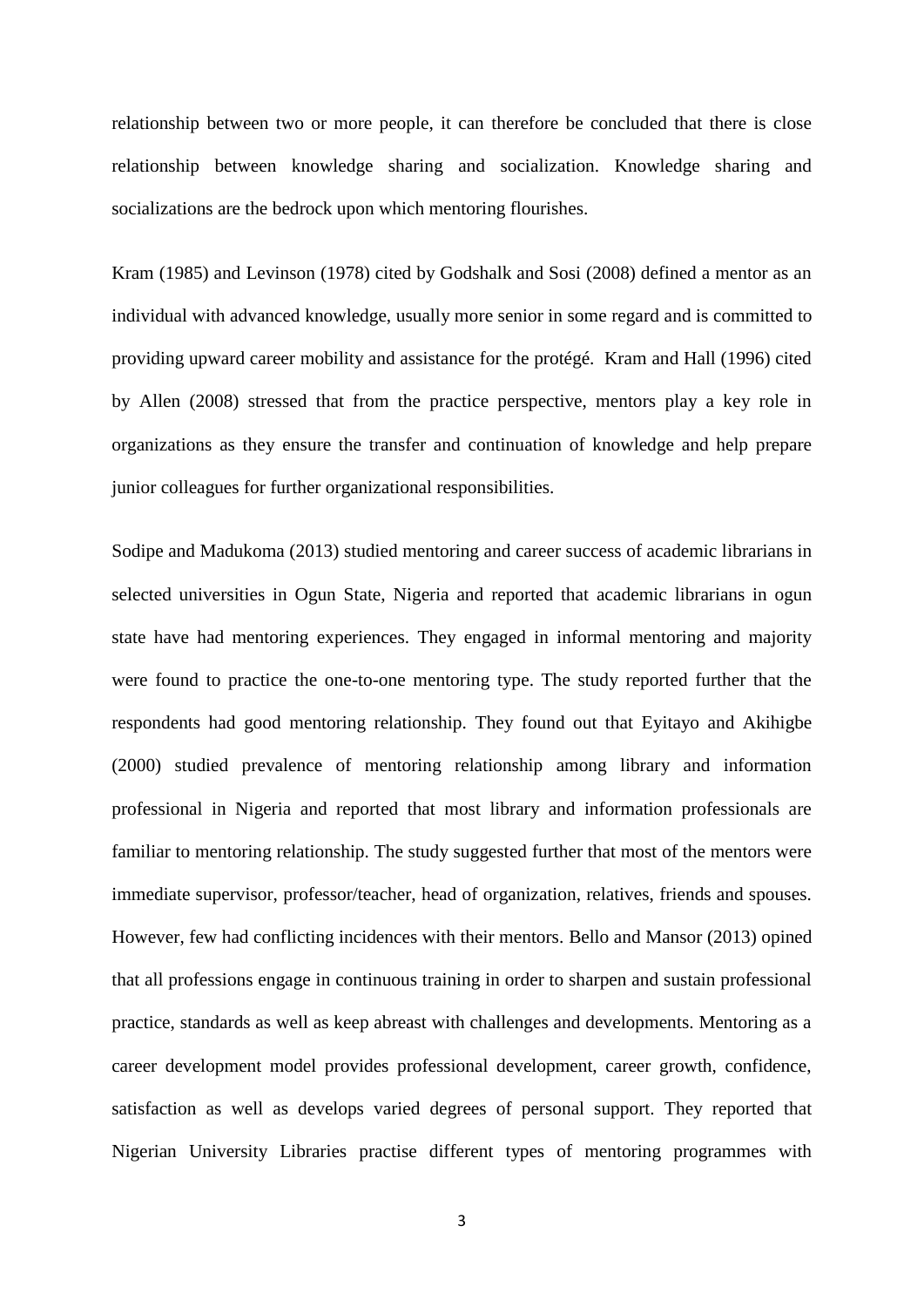supervisory model being most popular. They therefore suggested that library management needs to actively promote the programme and give it deserves consideration.

Stating the benefits of mentoring to protégé and the mentor, Wright and Wright (1987) declared that mentoring do not only enhances career advancement of the protégé but also have long term effects on professional development as well. To the mentor, Proteges can be instrumental in advancing or rejuvenating their mentors' careers (Kram, 1983; Levinson et al., 1978, cited by Wright and Wright (1987). By providing technical support or new ideas, enthusiasm, and new knowledge to the working relationship, a protege can heighten a mentor's productivity. Many mentors derive a sense of professional identity and personal satisfaction from aiding the career development of a young professional (Blackburn, Chapman, & Cameron, 1981cited by Wright and Wright (1987).

Zhang, Deyoe and Matveyeva (ND) opined that mentoring is an effective method of retention. It helps the development of trusting professional relationships among librarians; helps new librarians to adapt to the new environment; helps improve intergenerational cooperation; and helps in teambuilding. A productive mentoring relationship increases job satisfaction by new librarians, cultivates healthy work environments, and sustains the organizational culture of the libraries. The trio stated further that mentoring is a historically established method of one-on-one learning. In ancient Chinese society, a skilled worker was often trained through apprenticeship. An individual who was new to his or her trade or occupation was assigned to a master or an experienced worker with seniority for a certain period of time, normally one to three years, in order to learn the new trade. The people with seniority took responsibility to train the younger ones until they acquired the needed skills in their occupations.

Literature reveals that informal mentoring has been in existence for a long time. However, the concept of organizational mentoring, according to Zachary (2005) first became popular in the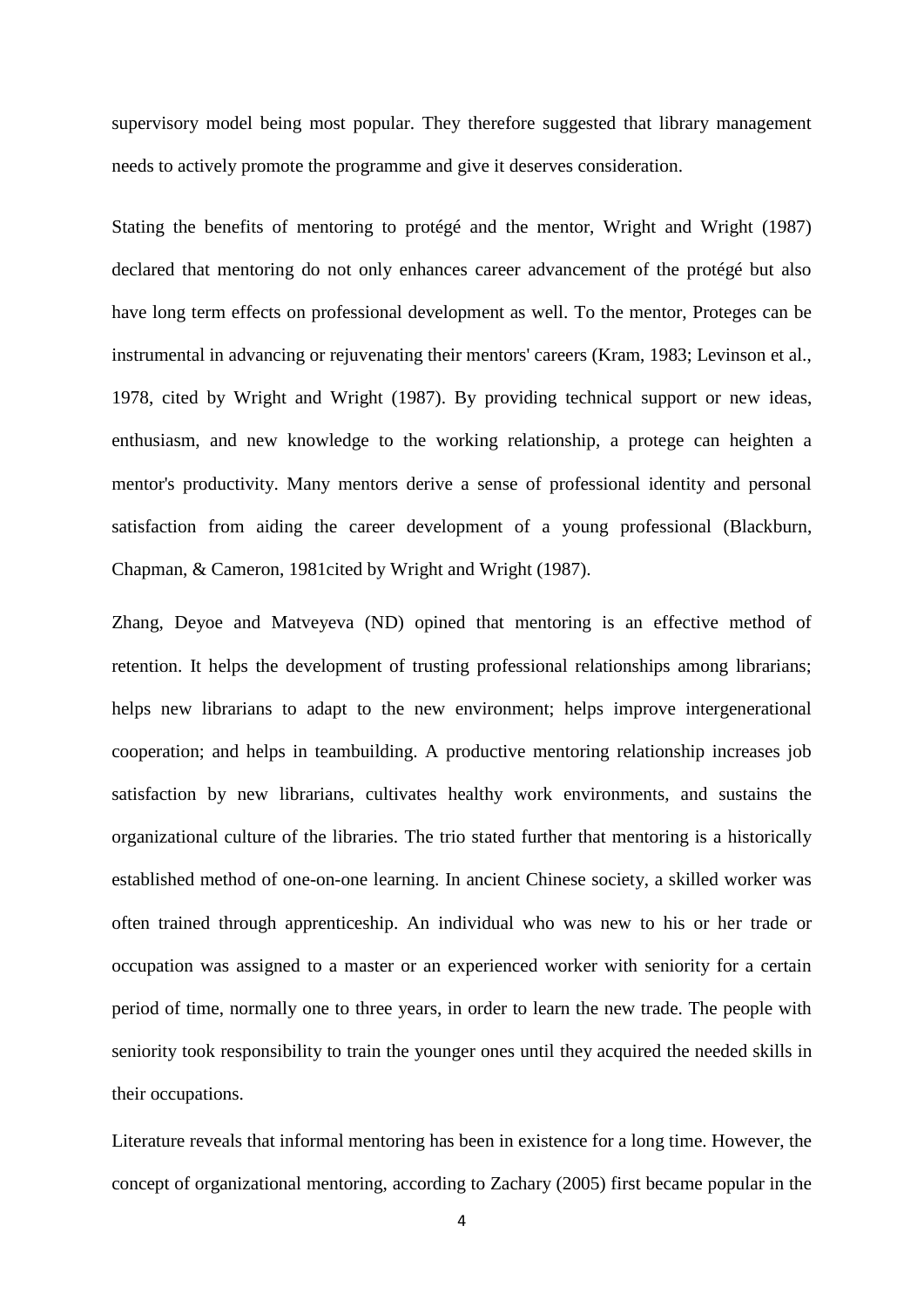mid-1970s. Since then, "many more organizations began to focus on mentoring as a vehicle for transferring or handing down organizational knowledge from one generation to another". As a recruitment and retention tool, mentoring has been used by other industries and institutes of higher education as well. At university campuses, mentoring of junior faculty members by senior ones helps the former to successfully achieve tenure and promotion at their institutions.

Henshilwood etal (2015) opined that mentoring is to librarianship what chocolate syrup is to ice cream sundaes: a delicious and defining feature. Studies had confirmed that mentorship benefits both the mentor and the mentee. Henshilwood etal (2015) stated further that mentorship is an integral part of academia. Kirchmeyer (2005) interviewed 145 American academics in the field of accounting and found that mentoring directly correlated with achieving higher rank and salary even when a high number of publications were accounted for. Also in their survey of members of one chapter of the Medical Library Association, Kwasik et al (2006) reported that majority (71%) of the respondents survey about mentoring affirmed that having a mentor or mentors is a critical part of their professional experience. Also, in a survey of former practicum students, Ferrer-Vincent and Sobel (2011) recounted that several former students found strong formal or informal mentorship through the Auraria Library Practicum program advantageous to building up their experience.

Adewuyi, Nduka and Ojo (2010) carried out a study on academic mentorship in Nigerian libraries and discovered that academic mentoring was not yet institutionalized in Nigerian libraries as at the time of their study but however reported that male Academic Librarians offered themselves for mentoring assistance more than the female counterparts. The trio therefore recommended that mentoring should be incorporated as part of the institutional programme by which new entrants would be attached to a more experience senior colleague.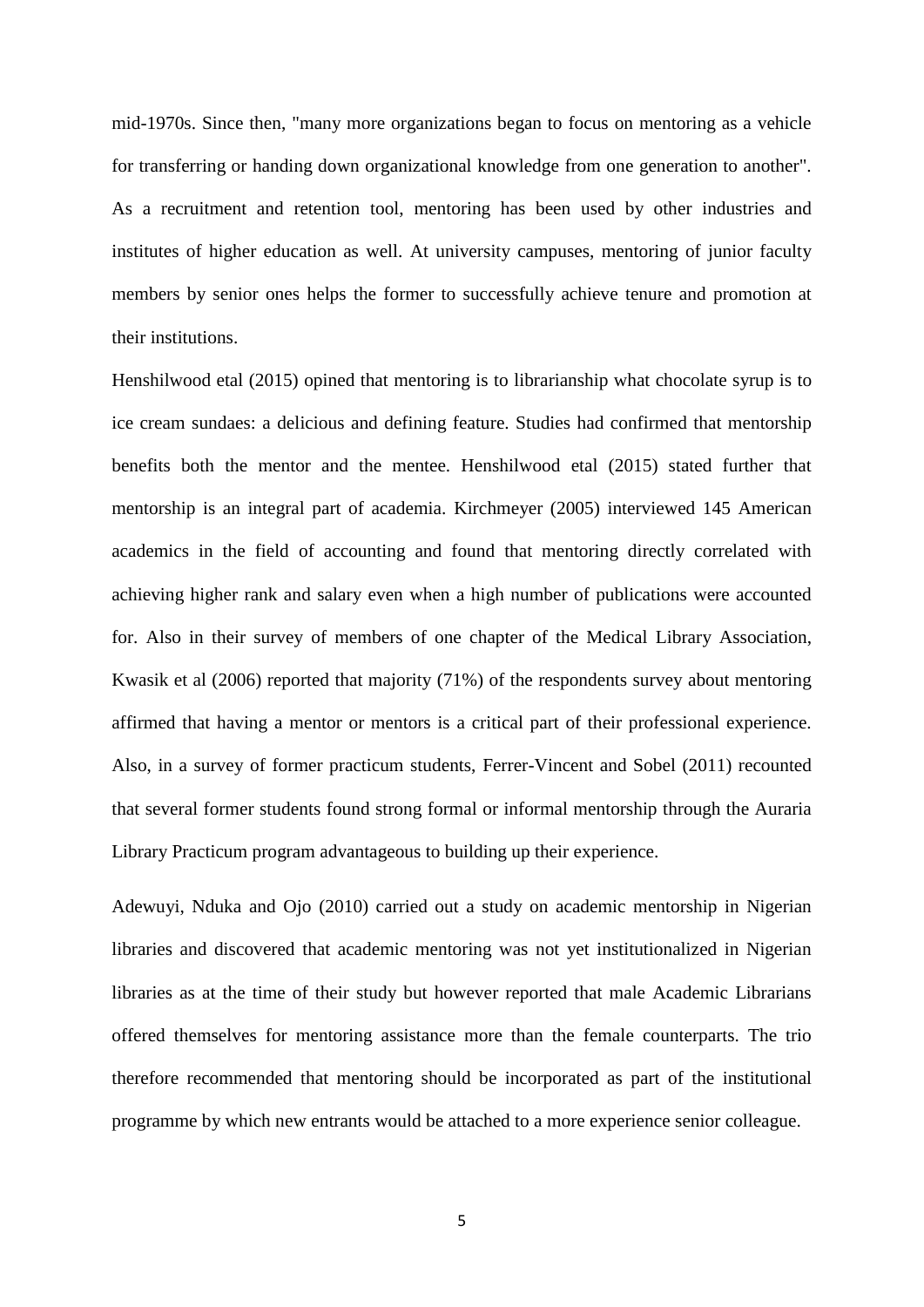To establish effective mentoring programs, Megginson and Clutterbuck (2005) cited by Zhang, Deyoe and Matveyeva (ND) offered some techniques and they are: establishing and managing the coaching or mentoring relationship, setting goals, clarifying and understanding situations, building self-knowledge, understanding other people's behaviour, dealing with roadblocks, stimulating creative thinking, building wider networks of support, influence and learning

Job performance is another construct in organizational study literatures which every organization must pay attention to. A positive job performance inevitably justifies the existence of any organization while it is the opposite of an organization with poor job performance. Therefore the whole concern of organization should be performance of their employees having put in place relevant factors and conditions that will enable them to perform. Thus, Armstrong & Baron (1998) cited by Ratnawat and Jha (2014) had been prompted to conclude that good performance of employees leads to good organizational performance which is an indicator of their success

Dar etal (2011) viewed job performance as an activity in which an individual is able to accomplish the task assigned to him/her effectively, subject to the normal constraints. Therefore, job performance can be seen as actions that are executed in the direction of achieving the organization's intentions. Salleh etal (2011) postulated that there is likelihood that highly motivated staff will succeed i.e. a person with high motivation level in job (intrinsic and extrinsic motivation) will flourish in his duty/job. Job performance therefore becomes the most central focus of administrators and academicians because the performance level will depreciate if the level of motivation of employee drops. Jayaweera (2015) studied the impact of work environmental factors on job performance, mediating role of work motivation among hotel workers in England and reported that there is a significant relationship between work environmental factors and job performance and that work

6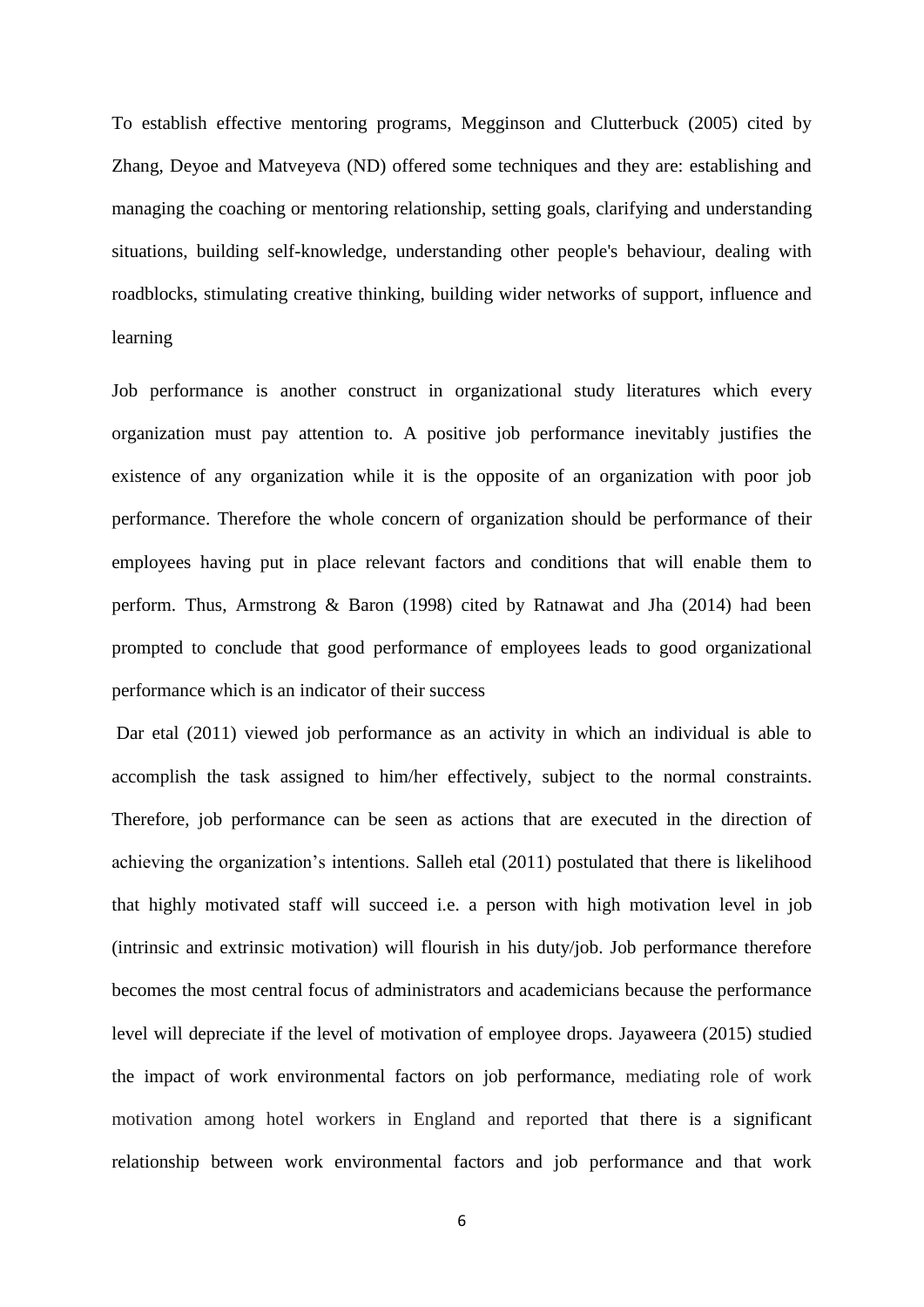motivation mediates the relationship between working conditions and job performance. The results further reported that there was a significant relationship between work motivation and job performance of the hotel workers. Similarly, Saka, Akor and Opaleke (2016) carried out a study on the influence of motivation and job satisfaction on the job performance of staff in University Libraries in North Central Geo-political zone of Nigeria and discovered that there was no significant relationship between motivation and job performance among professional and paraprofessional staff in university libraries in the North Central of Nigeria. This was against the study conducted by Jayaweera (2015) in which it was revealed that there was a significant relationship between work motivation and job performance of the hotel workers in England

Usop (2013) studied work performance and job satisfaction among teachers of division of Cotabato City and reported that the teachers of Division of Cotabato City displays a high level of performance because they were contented with their job satisfaction facets such as school policies, supervision, pay, interpersonal relations, opportunities for promotion and growth, working conditions, work itself, achievement, recognition, and responsibility. This implies that a teacher that is satisfied with his or her job is also a productive one. In contrary, Dar etal (2011) in an earlier study on the impact of stress on employees' job performance in business sector of Pakistan reported a negative relationship between job stress and employees job performance.

Scullen (2000) cited by Ratnawat and Jha (2014) described job performance as encompassing of four aspects; general performance, human performance, technical performance and administrative performance. Similarly in another study, Rubina etal (2008) viewed job performance as the result of three factors working together: skill, effort and the nature of work conditions. Skills being the knowledge, abilities and competencies of the employees and they described effort as the degree of motivation the employee puts forth towards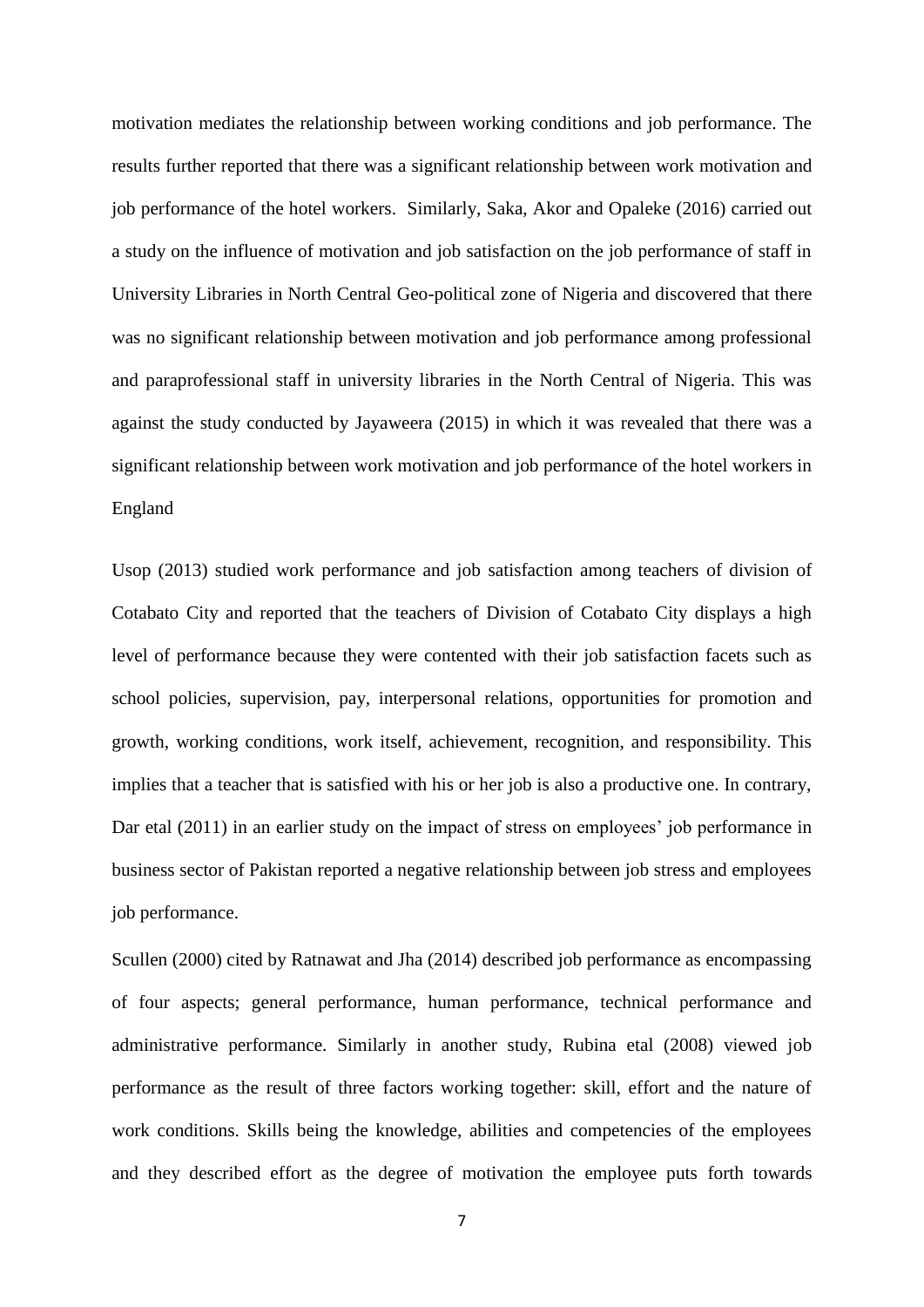completing the job while they described nature of work conditions as the degree of accommodation of these conditions in facilitating the employee's performance.



## **Conceptual Model**

**Figure 1: Conceptual Model of mentoring, years of work experience and job performance in Nigerian Libraries by Adewuyi, O.W. and Makinde, B.O. (2018)**

The model explains the relationship between mentoring practices and years of work experience in Nigerian Libraries. It is believed that employee that has been mentored and over timed acquired reasonable years of work experience may perform very well in a workplace.

# **OBJECTIVES**

- 1. To find out mentoring practices among cataloguers in Nigerian libraries.
- 2. To find out the relationship between mentoring practices and job performance of cataloguers in Nigerian Libraries.
- 3. To determine the relationship between years of work experience and job performance of cataloguers in Nigerian libraries.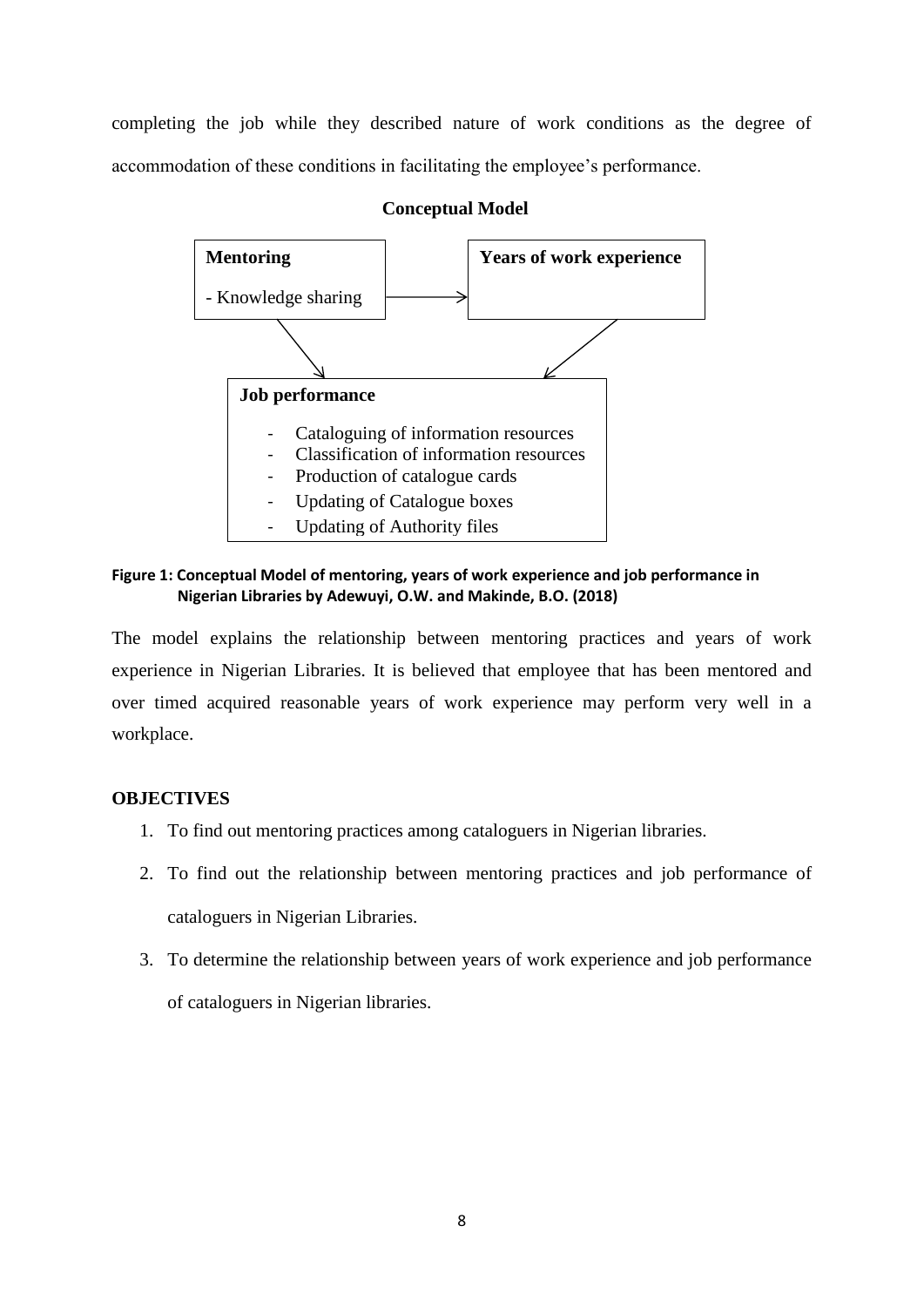#### **HYPOTHESES**

- 1. There is no significant relationship between mentoring practices and job performance of cataloguers in Nigerian libraries.
- 2. There is no significant relationship between years of work experience and Job Performance of cataloguers in Nigerian libraries.
- 3. A combination of mentoring practices and years of work experience do not significantly predict the job performance of librarians in Nigerian Libraries.

## **RESEARCH METHODOLOGY**

#### **Research design**

The correlational survey research design was adopted for the study. This methodology was used because the study is based on the description of the relationship between the independent variables (mentoring practices and years of work experience) and the dependent variable (job performance).

#### **Population of study**

Respondents of the study were delegates present at the  $36<sup>th</sup>$  Annual Cataloguing, Classification and Indexing Conference/Workshop Section of the Nigerian Library Association at the University of Calabar, Calabar, Cross River State, Nigeria between 24<sup>th</sup> and 28th October, 2016. Quantitative research method was adopted for the study by using copies of a questionnaire as the research instrument. The researcher considered the use of quantitative research method on the strength that it will be easier to elicit response from the large number of delegates constituting the respondents for the study. One hundred copies of the questionnaire designed for the study were administered, using total enumeration sample method. Eighty (80) copies were returned out of which sixty-five (65) copies were found useful for the analysis.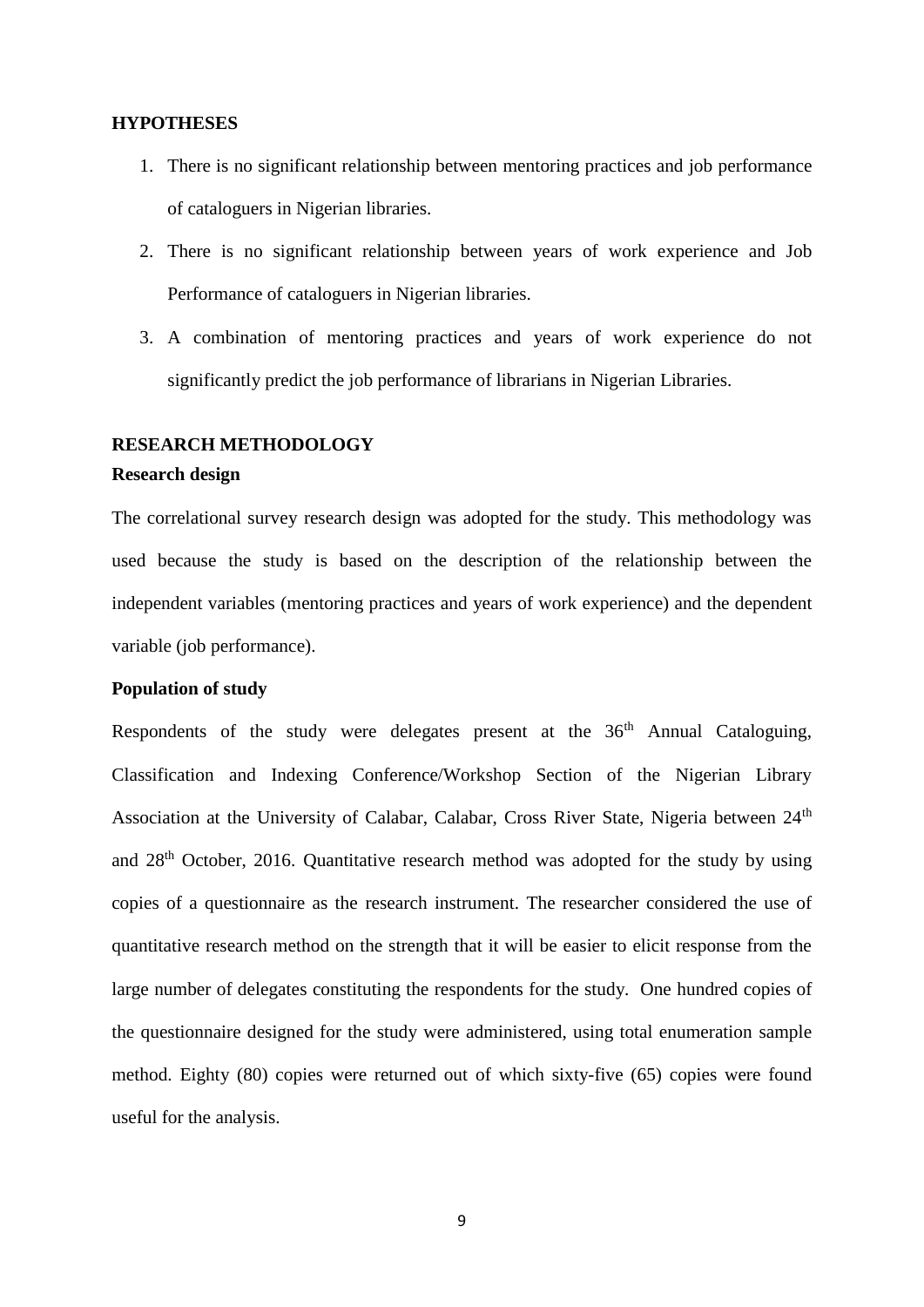Information obtained from the respondents through the administration of copies of a questionnaire was collated, coded and screened with a view to eliminating those that were not valid for analysis, and these comprised those that were not properly filled and not completely filled. Therefore, the results presented were based on the usable sixty-five copies of the questionnaire that were considered valid for analysis. Descriptive statistics of frequency count, percentages, mean score and standard deviation were used to analyze the research questions. Computer software known as Statistical Package for Social Science (SPSS) version 20 was used.

#### **Research Instrument**

The study made use of a self-developed, pre-tested and validated questionnaire to obtain data from the respondents. The questionnaire consists of three parts. The first part is on the demographic information of the respondents. The second part is on mentoring practice in Nigerian libraries while the third part focuses on job performance of the respondents present at the workshop.

# **Data Collection Procedure**

Copies of the questionnaire were personally administered to the respondents and collected by the researchers while the workshop lasts.

#### **Statistical Treatment of Data**

The researchers used descriptive statistics such as frequency distribution, percentage, mean and standard deviation to analyse the data. The researchers also used Pearson Product Moment Correlation Coefficient to determine the correlation between the variables (mentoring, years of work experience and job performance) in workplace.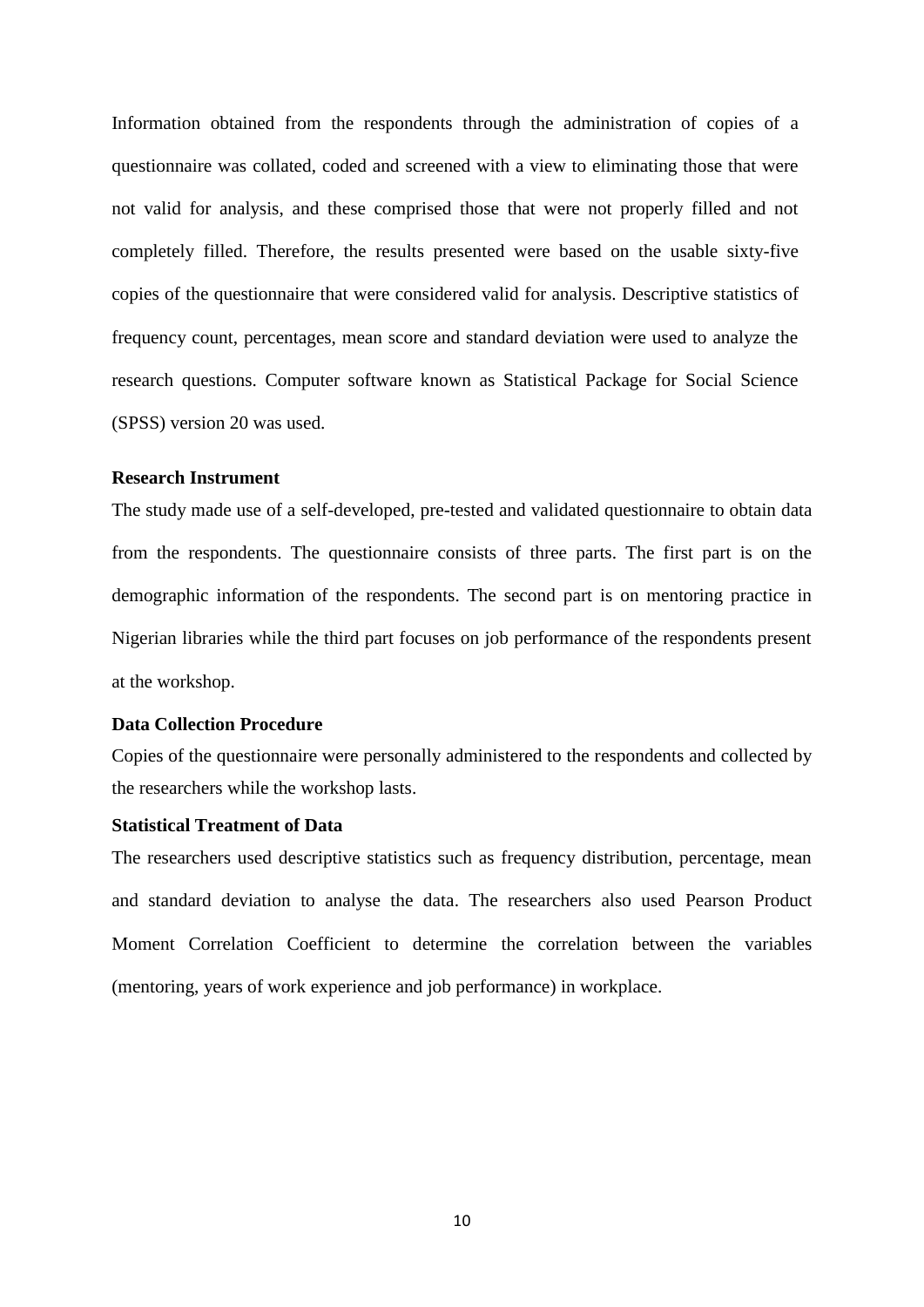#### **DATA ANALYSIS AND INTERPRETATION**

#### **Demographic information of the respondents**

Demographic information of the respondents revealed that out of the 65 respondents survey, 48 (73.8%) of them were males while 17 (26.2%) were female. By this report, it means more males attended the workshop than the females. The study also revealed that 17 (26.2%) have had a working experience between five and ten years, 13 (20.0%) have had a working experience less than five years. 10 (15.4%) of them have had a working experience between 21 and above 25years. However, only a fraction number 6 (9.2%) and 9 (13.8%) of the respondents have had working experience between 16 to 10 years and 11 to 15 years, respectively.

An inference that can be made from this finding is that most of the respondents have had reasonable years of working experience suggest that the respondents would have proper understand of the importance of mentoring practices to career development and professional growth. The length years of work experience of the respondents is considered very useful to the study.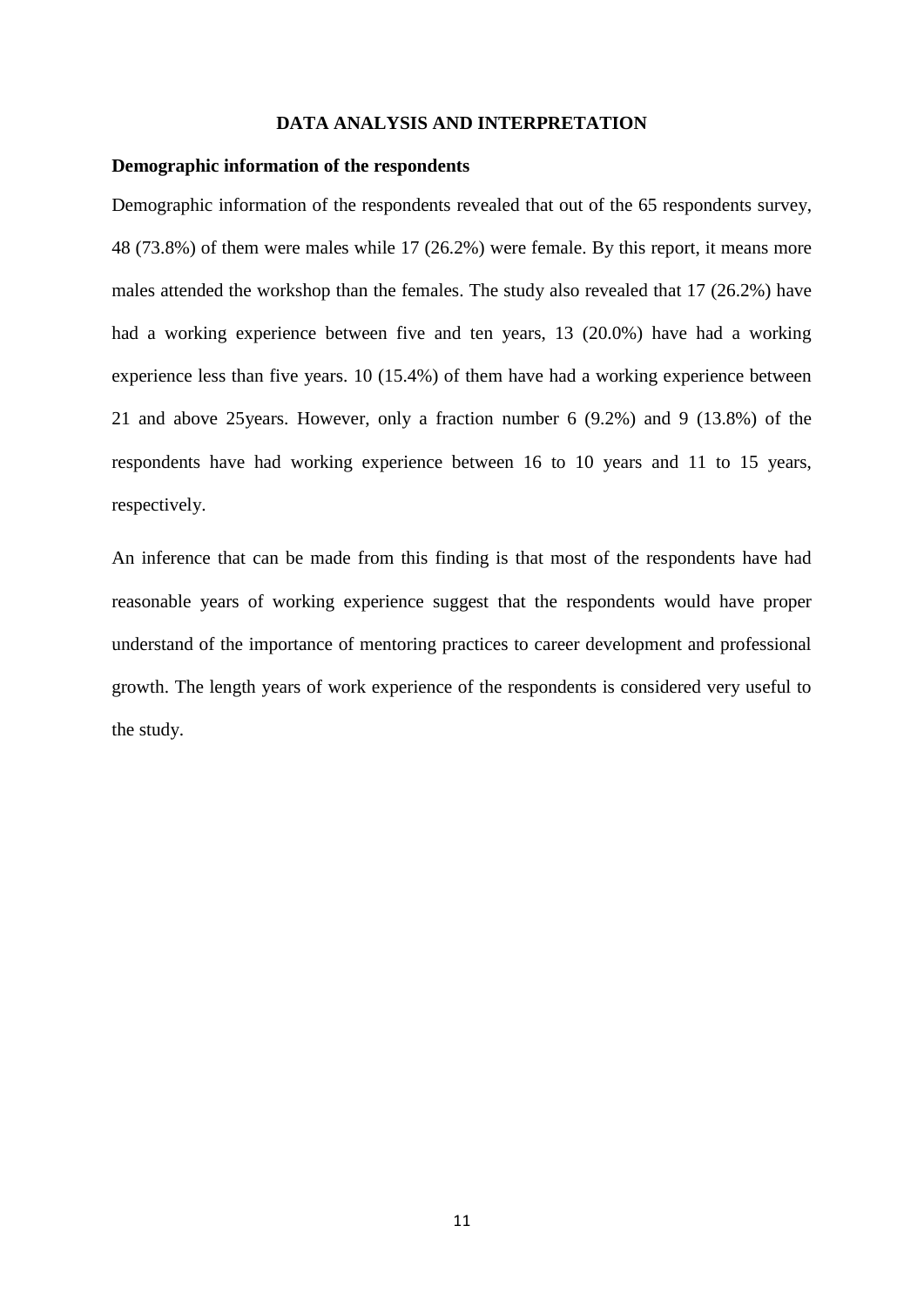| $\ensuremath{\mathrm{S/N}}$ | Statement                                      | Indifferent    | No    | Yes   | Mean | S.D |  |  |  |
|-----------------------------|------------------------------------------------|----------------|-------|-------|------|-----|--|--|--|
| $\mathbf{1}$                | I have senior colleague that mentors me        | 5              | 14    | 46    | 2.63 | .63 |  |  |  |
|                             |                                                | 7.7%           | 21.5% | 70.8% |      |     |  |  |  |
| $\overline{2}$              | We have documented cataloguing manual that     | $\overline{4}$ | 18    | 43    | 2.60 | .61 |  |  |  |
|                             | guides our operations                          | 6.2%           | 27.7% | 66.2% |      |     |  |  |  |
| $\overline{3}$              | We have competent staff in our section to      | 5              | 17    | 43    | 2.58 | .63 |  |  |  |
|                             | mentor newly employees/newly transferred       | 7.7%           | 26.2% | 66.2% |      |     |  |  |  |
|                             | staff                                          |                |       |       |      |     |  |  |  |
| $\overline{4}$              | My Sectional Head provides leadership          | $\overline{7}$ | 13    | 45    | 2.58 | .68 |  |  |  |
|                             | opportunities                                  | 10.8%          | 20.0% | 69.2% |      |     |  |  |  |
| 5                           | My mentor is committed to the profession       | 8              | 11    | 46    | 2.58 | .70 |  |  |  |
|                             |                                                | 12.3%          | 16.9% | 70.8% |      |     |  |  |  |
| 6                           | We have well documented activities in our      | 6              | 16    | 43    | 2.57 | .66 |  |  |  |
|                             | library                                        | 9.2%           | 24.6% | 66.2% |      |     |  |  |  |
| $\tau$                      | We share knowledge regularly among             | 9              | 11    | 45    | 2.55 | .73 |  |  |  |
|                             | ourselves                                      | 13.8%          | 16.9% | 69.2% |      |     |  |  |  |
| 8                           | My mentor is willing to help for no reward     | 9              | 11    | 45    | 2.55 | .73 |  |  |  |
|                             |                                                | 13.8%          | 16.9% | 69.2% |      |     |  |  |  |
| 9                           | I have a peer group that we both mentor one    | 8              | 19    | 38    | 2.46 | .71 |  |  |  |
|                             | another                                        | 12.3%          | 29.2% | 58.5% |      |     |  |  |  |
| 10                          | Most often I trust professional judgment of my | 12             | 14    | 39    | 2.42 | .9  |  |  |  |
|                             | supervisor                                     | 18.5%          | 21.5% | 60.0% |      |     |  |  |  |
| 11                          | I received adequate training on catalogue and  | $\overline{7}$ | 28    | 30    | 2.35 | 67  |  |  |  |
|                             | classification when I was newly employed and   | 10.8%          | 43.1% | 46.2% |      |     |  |  |  |
|                             | posted to the cataloguing section              |                |       |       |      |     |  |  |  |
| 12                          | I received adequate training on catalogue and  | 10             | 25    | 30    | 2.31 | .73 |  |  |  |
|                             | classification when I was newly transferred to | 15.4%          | 38.5% | 46.2% |      |     |  |  |  |
|                             | the cataloguing section                        |                |       |       |      |     |  |  |  |
| 13                          | There is a formal mentoring programme in our   | 8              | 31    | 26    | 2.28 | .67 |  |  |  |
|                             | section                                        | 12.3%          | 47.7% | 40.0% |      |     |  |  |  |
| 14                          | We hold regular seminar/training to update our | 10             | 29    | 26    | 2.25 | .71 |  |  |  |
|                             | knowledge on cataloguing and classification    | 15.4%          | 44.6% | 40.0% |      |     |  |  |  |
|                             | matters                                        |                |       |       |      |     |  |  |  |
| 15                          | My mentor lacks interpersonal expertise        | 18             | 41    | 6     | 1.82 | .58 |  |  |  |
|                             |                                                | 27.7%          | 63.1% | 9.2%  |      |     |  |  |  |
|                             | <b>Grand Mean=2.44</b>                         |                |       |       |      |     |  |  |  |

**Table 1: Assessment of mentoring practice in Nigerian Libraries**

Table 1 above revealed the opinions of respondents on the mentoring practices in Nigerian Libraries. I have senior colleague that mentors me (mean=2.63) was ranked highest by the mean score rating and was followed by "We have documented cataloguing manual that guides our operations" (mean=2.60), "We have competent staff in our section to mentor newly employees/newly transferred staff" (mean=2.58), My Sectional Head provides leadership opportunities (mean=2.58), "My mentor is committed to the profession" (mean=2.58), "We have well documented activities in our library" (mean=2.57), "We share knowledge regularly among ourselves" (mean=2.55), "My mentor is willing to help for no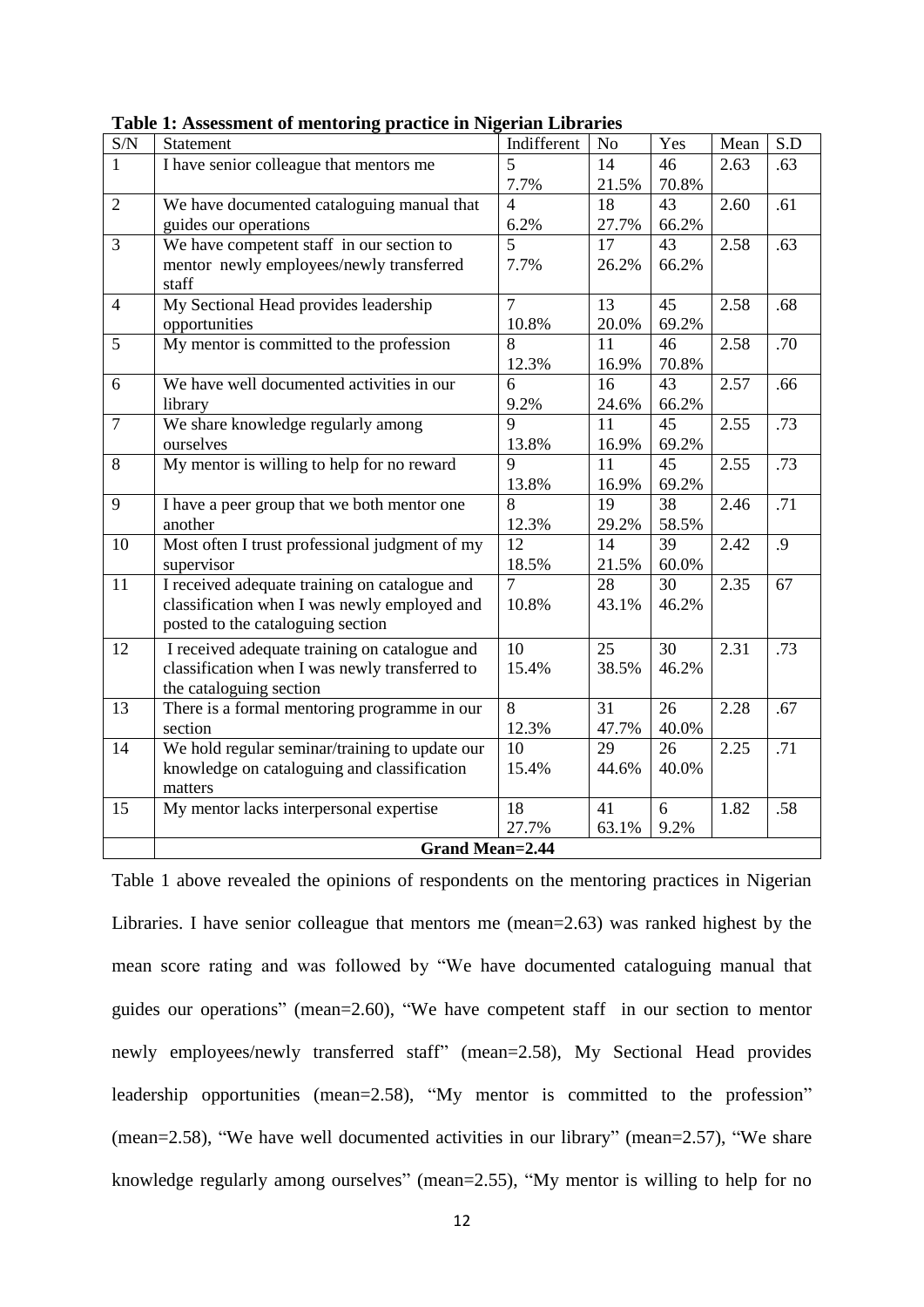reward" (mean=2.55), "I have a peer group that we both mentor another" (mean=2.46), "Most often I trust professional judgment of my supervisor" (mean=2.42), "I received adequate training on catalogue and classification when newly employed and posted to the cataloguing section" (mean=2.35), "I received adequate training on catalogue and classification when newly transferred to the cataloguing section" (mean=2.31), "There is a formal mentoring programme in our section" (mean=2.28), "We hold regular seminar/training to update our knowledge on cataloguing and classification matters" (mean=2.25) and lastly "My mentor lacks interpersonal expertise" (mean=1.82) respectively.

In sum total, it can be concluded that even though mentoring practices is being practiced in Nigerian Libraries but it can be said to have been relatively low since the Grand Mean=2.44.

|                | $\mathbf{H}$ , $\mathbf{H}$ , $\mathbf{H}$ , $\mathbf{H}$ , $\mathbf{H}$ , $\mathbf{H}$ , $\mathbf{H}$ |                |       |              |      |     |  |  |  |
|----------------|--------------------------------------------------------------------------------------------------------|----------------|-------|--------------|------|-----|--|--|--|
| S/N            | Statement                                                                                              | I              | D     | $\mathbf{A}$ | Mean | S.D |  |  |  |
| 1              | Mentoring has enhanced my commitment to the profession                                                 | 7              | 7     | 51           | 2.68 | .66 |  |  |  |
|                |                                                                                                        | 10.8%          | 10.8% | 78.5%        |      |     |  |  |  |
| $\overline{2}$ | Mentoring has enhanced my classification skills                                                        | $\overline{7}$ | 8     | 50           | 2.66 | .67 |  |  |  |
|                |                                                                                                        | 10.8%          | 12.3% | 76.9%        |      |     |  |  |  |
| 3              | Mentoring has enhanced me to work more harder                                                          | 7              | 8     | 50           | 2.66 | .67 |  |  |  |
|                |                                                                                                        | 10.8%          | 12.3% | 76.9%        |      |     |  |  |  |
| $\overline{4}$ | Mentoring has enhanced my cataloguing skills                                                           | 8              | 7     | 50           | 2.65 | .69 |  |  |  |
|                |                                                                                                        | 12.3%          | 10.8% | 76.9%        |      |     |  |  |  |
| 5              | Mentoring has enhanced my decision making skills                                                       | 8              | 8     | 49           | 2.63 | .70 |  |  |  |
|                |                                                                                                        | 12.3%          | 12.3% | 75.4%        |      |     |  |  |  |
| 6              | Mentoring has enhanced my confident to teach others                                                    | 9              | 9     | 47           | 2.58 | .73 |  |  |  |
|                |                                                                                                        | 13.8%          | 13.8% | 72.3%        |      |     |  |  |  |
| $\overline{7}$ | Mentoring has enhanced my skills in the filling of 3X5                                                 | 11             | 8     | 46           | 2.54 | .77 |  |  |  |
|                | catalogue cards                                                                                        | 16.9%          | 12.3% | 70.8%        |      |     |  |  |  |
| 8              | Mentoring has enhanced my skill in the use of electronic                                               | 7              | 16    | 42           | 2.54 | .69 |  |  |  |
|                | resources                                                                                              | 10.8%          | 24.6% | 64.6%        |      |     |  |  |  |
| 9              | Mentoring has enhanced my editing/vetting skills                                                       | 11             | 11    | 43           | 2.49 | .77 |  |  |  |
|                |                                                                                                        | 16.9%          | 16.9% | 66.2%        |      |     |  |  |  |
| 10             | Mentoring has enhanced my usage of online classification                                               | 7              | 17    | 41           | .252 | .69 |  |  |  |
|                | schemes                                                                                                | 10.8%          | 26.2% | 63.1%        |      |     |  |  |  |
|                | <b>Grand Mean=2.37</b>                                                                                 |                |       |              |      |     |  |  |  |

**Table 2: Assessment of effects of mentoring on delegates' overall job performance in Nigerian Libraries**

Table 2 above revealed the opinions of the respondents on the effects of mentoring on the overall job performance of staff in the cataloguing and classification section in Nigerian Libraries. "Mentoring has enhanced my commitment to the profession" (mean=2.68) was ranked highest by the mean score rating and was followed by "Mentoring has enhanced my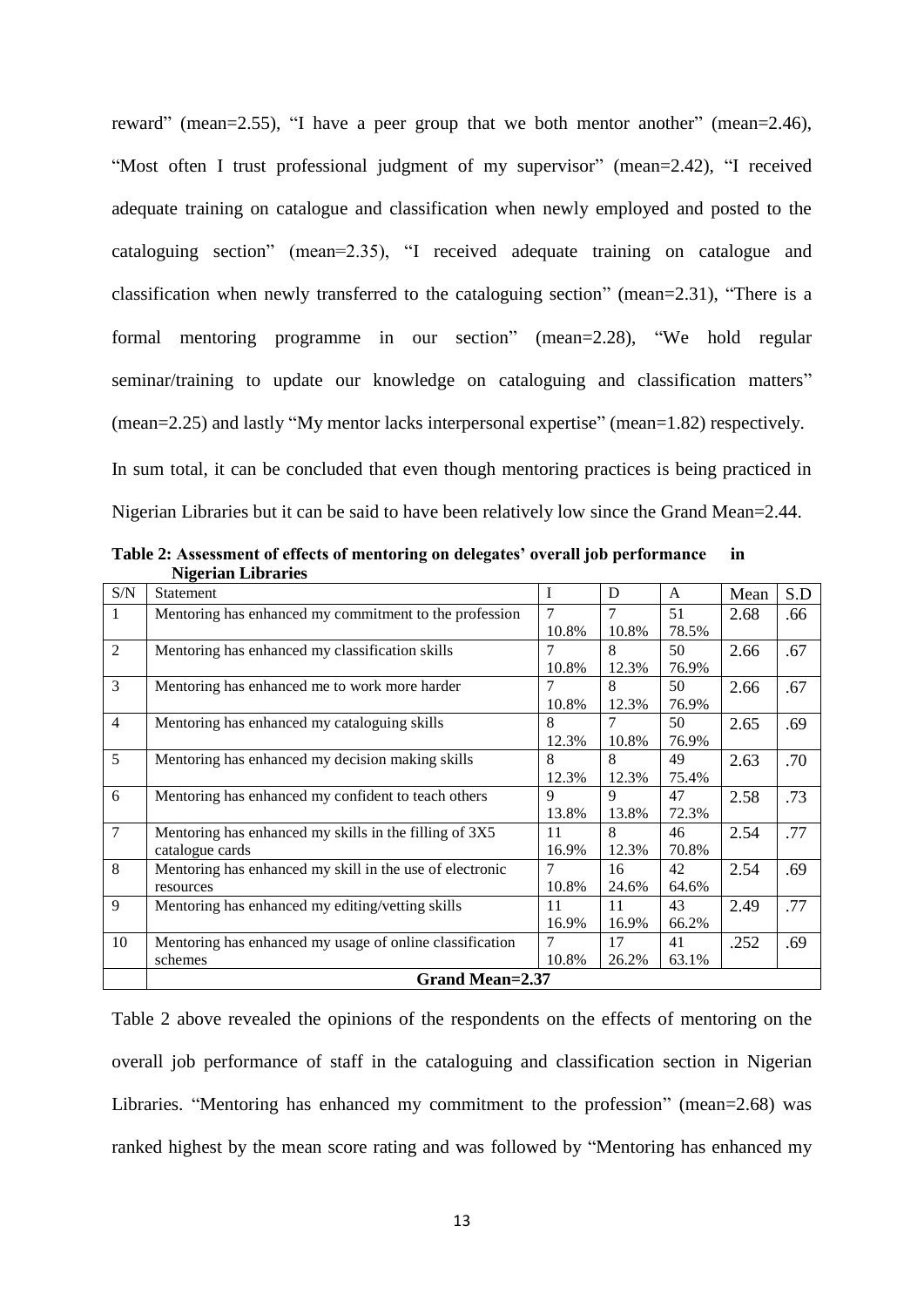classification skills" (mean=2.66), "Mentoring has enhanced my to work more harder" (mean=2.66), "Mentoring has enhanced my cataloguing skills" (mean=2.65), "Mentoring has enhanced my decision making skills" (mean=2.63), "Mentoring has enhanced my confident to teach others" (mean=2.58), Mentoring has enhanced my skills in the filling of 3x5 catalog cards (mean=2.54), Mentoring has enhanced my skill in the use of electronic resources (mean=2.54), Mentoring has enhanced my editing/vetting skills (mean=2.49) and lastly Mentoring has enhanced my usage of online classification schemes (mean=.252) respectively.

# **TEST OF HYPOTHESES**

# **Ho1: There is no significant relationship between mentoring practices and job performance of Cataloguers in Nigerian Libraries**

**Table 3: Correlation analysis between mentoring practices and overall job performance of Cataloguers in Nigerian Libraries**

| <b>Variable</b>                | <b>Mean</b> | Std. Dev. | N  | R        | P    | <b>Remark</b> |
|--------------------------------|-------------|-----------|----|----------|------|---------------|
| <b>Mentoring Practices</b>     | 32.0769     | 6.0034    |    |          |      |               |
|                                |             |           | 65 | $.607**$ | .000 | Sig.          |
| <b>Overall Job Performance</b> | 9.9077      | 6.0643    |    |          |      |               |

\*\*Sig. at .001level

Table 3 above showed that there was a positive significant relationship between mentoring practices and job performance  $(r = .607^*$ , N= 65, p<.01). Therefore the hypothesis is rejected and alternative hypothesis, 'there is significant relationship between mentoring practice and job performance in Nigerian Libraries' is accepted.

# **Ho2: There is no significant relationship between years of work experience and job performance of Cataloguers in Nigerian Libraries.**

**Table 4: Correlation analysis between years of work experience and overall job performance of Cataloguers in Nigerian Libraries**

| <b>Variable</b>                 | <b>Mean</b> | Std. Dev. | N  | R       | P    | <b>Remark</b> |
|---------------------------------|-------------|-----------|----|---------|------|---------------|
| <b>Overall Job Performance</b>  | 26.0469     | 6.0643    |    |         |      |               |
|                                 |             |           | 65 | $-.035$ | .783 | n.s           |
| <b>Years of Work Experience</b> | 13.8077     | 7.8001    |    |         |      |               |

Table 4 above showed that there was no significant relationship between job performance and years of work experience ( $r = -.035$ ,  $N = 65$ ,  $p > .05$ ). The hypothesis is accepted. By this, it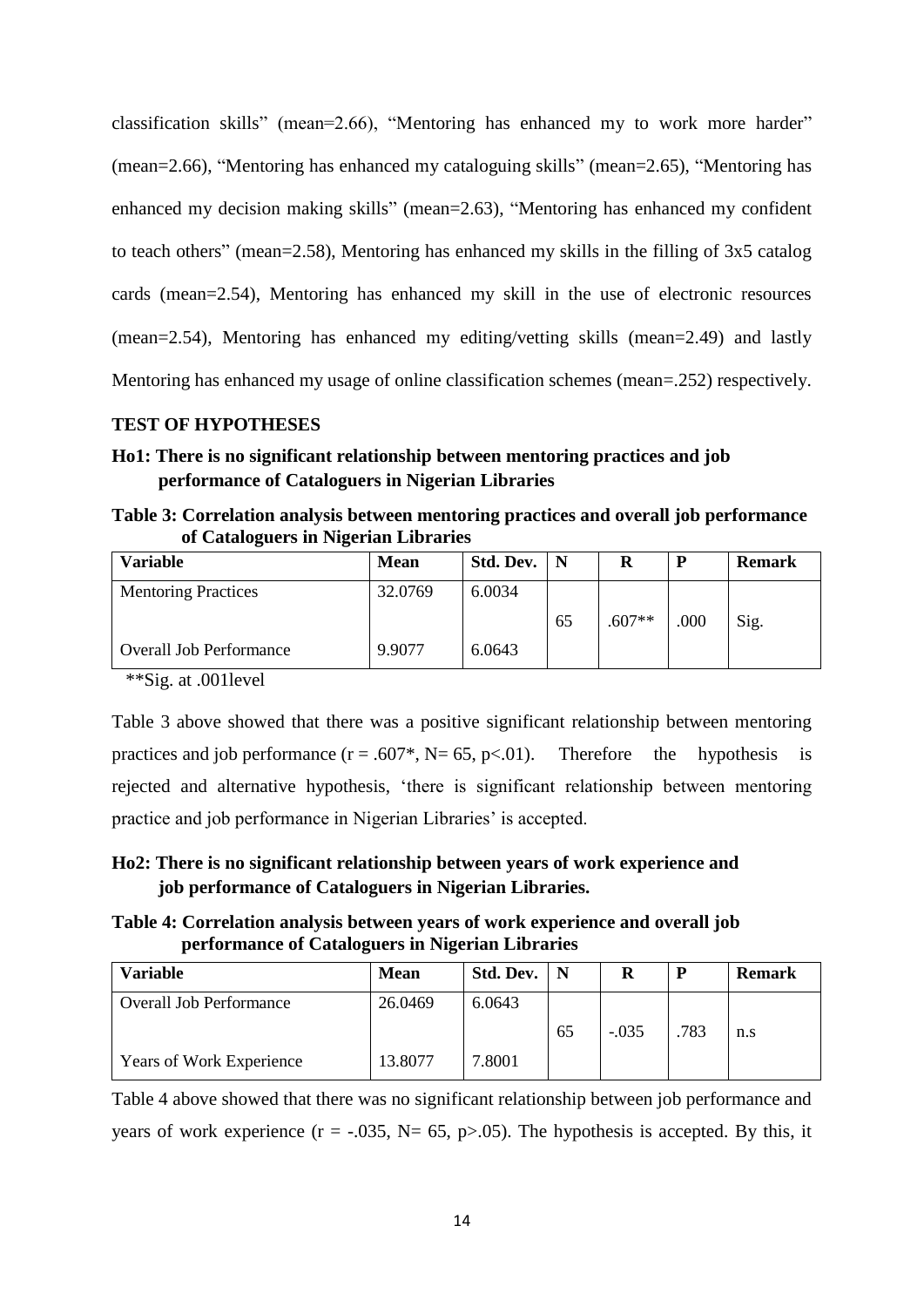means years of working experience have not really influenced overall job performance of the workforce in Nigerian Libraries.

# **Ho3: There will be no significant effect of mentoring practices and years of work**

## **experience on Job Performance**

**Table 5: ANOVA showing the joint effect of mentoring practices and years of work experience on Job Performance** 

| $\mathbf R$ | R Square |    |         | Adjusted | Std. Error of the |        |  |  |  |
|-------------|----------|----|---------|----------|-------------------|--------|--|--|--|
|             |          |    |         | R Square | Estimate          |        |  |  |  |
| .591        | .349     |    |         | .328     | 4.9486            |        |  |  |  |
|             | ANOVA    |    |         |          |                   |        |  |  |  |
| Model       | Sum of   | DF | Mean    | F        | Sig.              | Remark |  |  |  |
|             | Squares  |    | Square  |          |                   |        |  |  |  |
| Regression  | 813.934  | 2  | 406.967 | 16.618   | .000              | Sig.   |  |  |  |
| Residual    | 1518.313 | 62 | 24.489  |          |                   |        |  |  |  |
| Total       | 2332.246 | 64 |         |          |                   |        |  |  |  |

Table 5 above showed that the joint effect of the independent variables (mentoring practices and years of work experience) to the prediction of the dependent variable. i.e. (Job Performance) was significant. The table also showed a coefficient of multiple correlation (R  $= .591$  and a multiple R<sup>2</sup> of .349. This means that 34.9% of the variance was accounted for by the predictor variable. The significance of the contribution was tested at  $p<.05$ . The table also showed that the analysis of variance (ANOVA) for the regression yielded an F-ratio of 16.618 (significant at 0.05 level). This implies that the joint contribution of the independent variables to the dependent variable was significant and that other variables not included in this model may have accounted for the remaining variance.

# **Ho4: There will be no significant relative contribution of mentoring practices and years of work experience on job performance**

**Table 6: Showing the relative contribution of mentoring practices and years of work experience on Job Performance**

| Model                      | Unstandardized  |       | Stand.      | m       | Sig. |
|----------------------------|-----------------|-------|-------------|---------|------|
|                            | Coefficient     |       | Coefficient |         |      |
|                            | Std. Error<br>B |       | Beta        |         |      |
|                            |                 |       | Contributio |         |      |
|                            |                 |       | n           |         |      |
| (Constant)                 | 7.383           | 3.523 |             | 2.095   | .040 |
| Years of work experience   | $-2.299E-02$    | .079  | $-.030$     | $-.290$ | .773 |
| <b>Mentoring Practices</b> | .594            | .103  | .590        | 5.761   | .000 |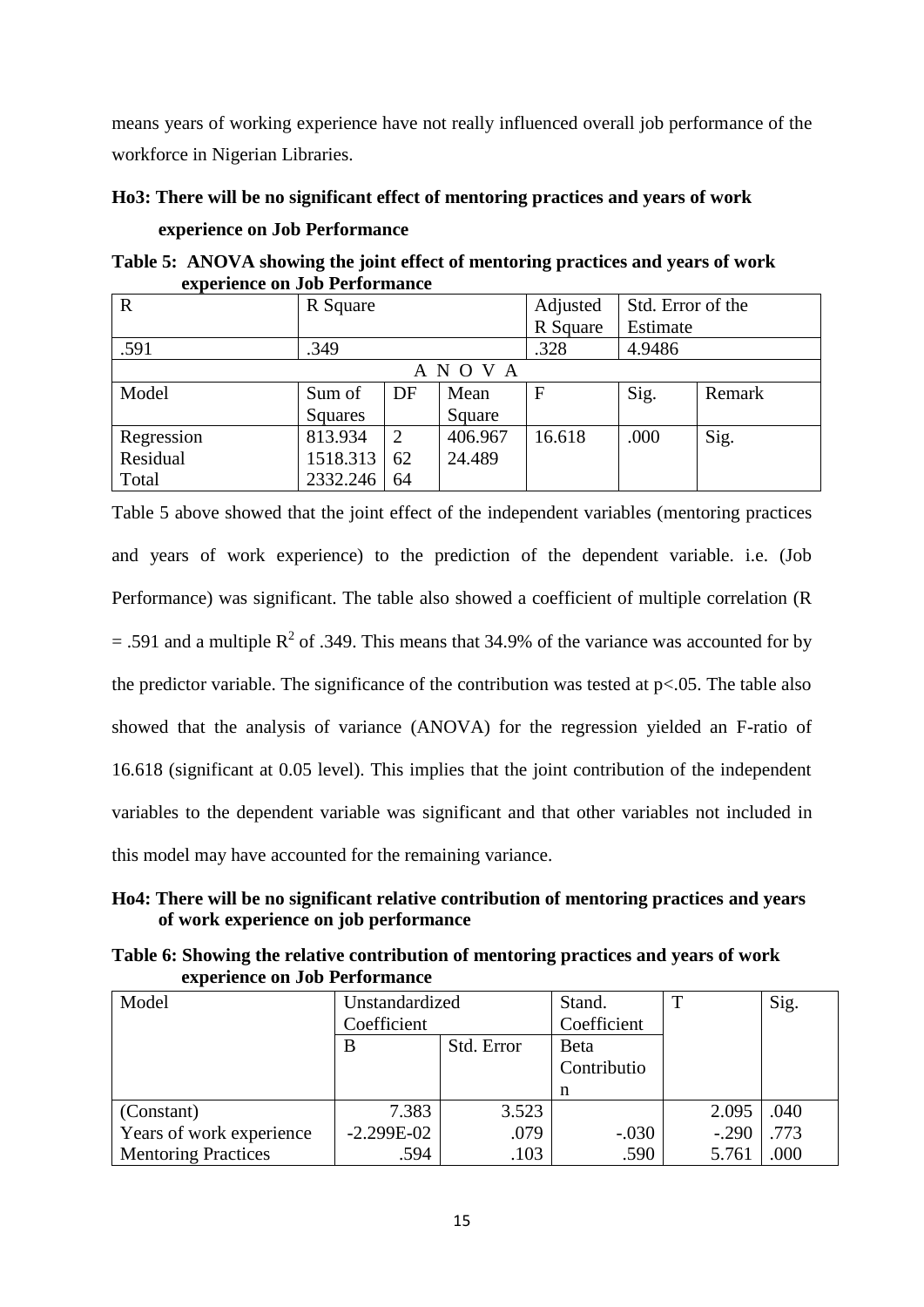Table 6 above reveals the relative contribution of the independent variables to the dependent variable expressed in Beta weights: Years of work experience ( $\beta$ = -.030,p>.05) had no significant relative contribution, mentoring practices ( $\beta$ =.590,p<.05) had significant relative contribution to Job performance in the study

## **FINDINGS**

The paper had attempted to study the relationship between mentoring practice and job performance in the workplace using Nigerian libraries as a case study. At the end of the study, it was discovered that even though mentoring practices is being practiced in Nigerian Libraries but the practice was relatively low and hence mentoring practices had not really improved the overall job performance of Cataloguers in Nigerian Libraries. However, the study revealed that there was a positive significant relationship between mentoring practices and job performance. This finding was in agreement with the findings of and Nyamori (2015); Ofobruku and Nwakoby (2015). However, there was no significant relationship between years of work experience and job performance. This was in sharp contrast to the earlier finding of Sneed, Vivian and D'Costa (1987) in their study of work experience as a predictor of performance of dietary managers. However, the present finding is in agreement with that of Chung et al (2014) in their study of "relationships between age, work experience, cognition, and work ability in older employees working in heavy industry" and found out that work ability in older employees increases not with number of years worked but with the enhancement of cognitive ability.

## **CONCLUSION AND RECOMMENDATIONS**

Mentoring is a required antidote for succession planning and imbibing leadership roles in every profession. Mentoring practice covertly and overtly enriches best practices and thereby enriches organizational effectiveness. Mentoring is a mechanism that be employed to preserve organizational knowledge.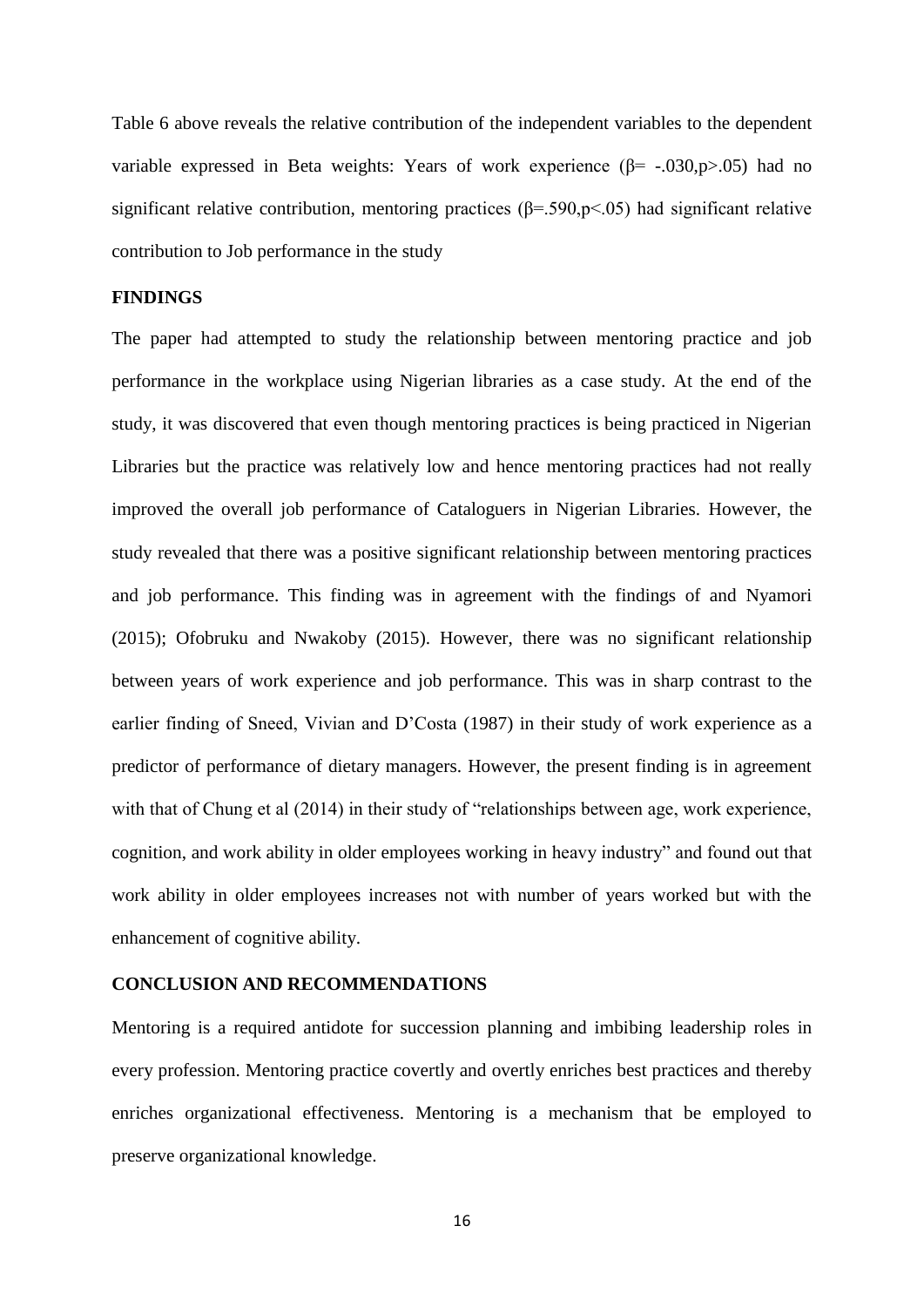The results of this study can be generalized to reflect the situation in Nigerian libraries since the workshop is a national one and delegates cover all libraries in Nigeria. Based on the findings, the paper recommends that a formal mentoring programme in the workplace and continuous training and retraining of members of staff to conferences and workshops should be aggressively embarked upon in the workplace. This, if employed will strengthen career development and professional growth among the workforce. To this extent, it is desirable that knowledge management practices be embraced with a view to support mentoring practices because there is a great nexus between the two constructs. Therefore, relevant organizational culture such as knowledge sharing culture, team spirit and participative administration and less free conflict environment is put in place to facilitate effective mentoring practice and transferring of knowledge to each successive generation in the workplace.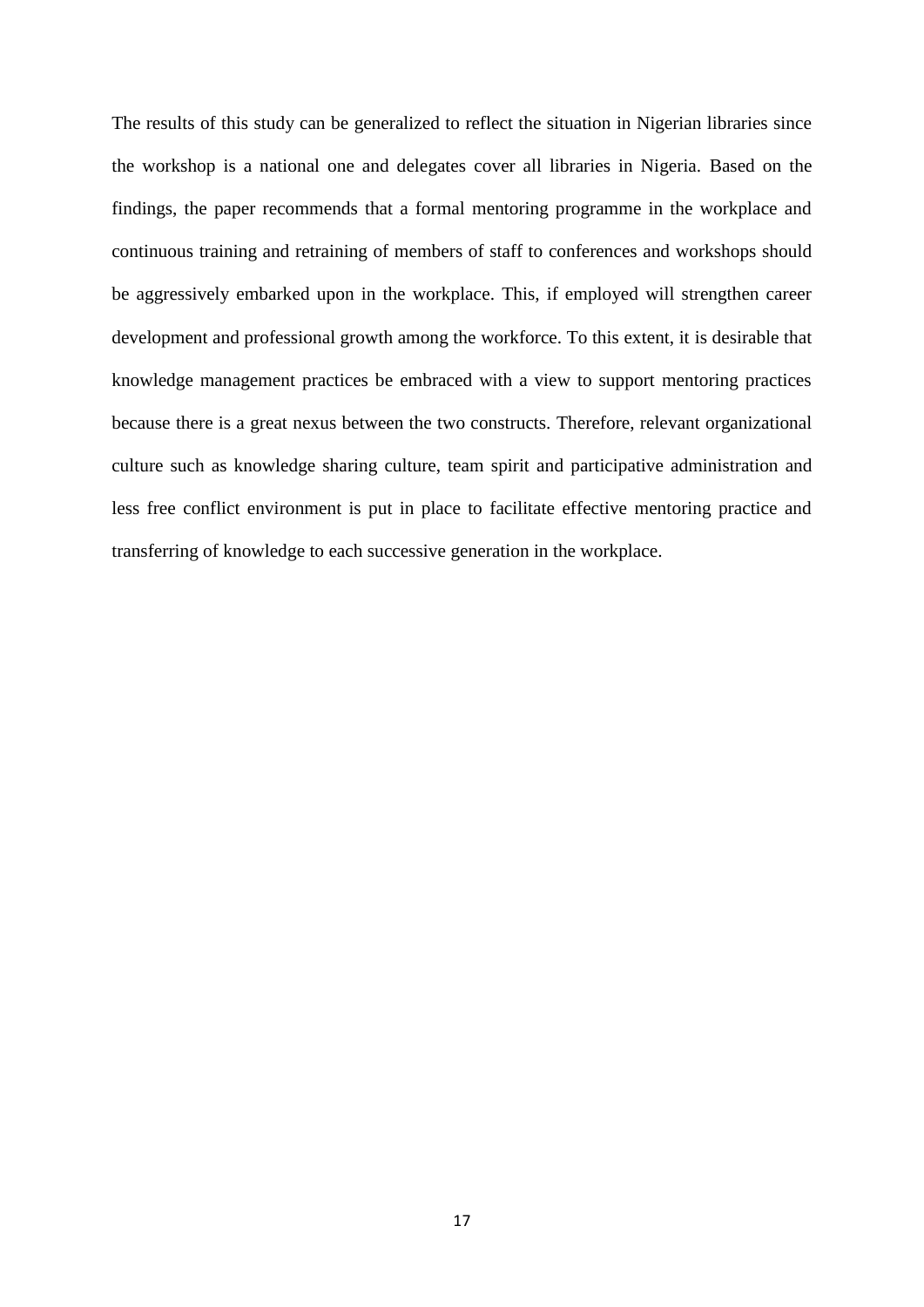## **REFERENCES**

- Adejumobi, Faislat Titilayo and Ojikutu, Rasheed Kola (2013) *"School climate and teacher job performance in Lagos state Nigeria", in Discourse Journal of Educational Research, www.resjournals.org/IJER Vol.1(2); pp. 26-36,*
- Adewuyi, O.W., Nduka, S.C. and Ojo, J.O. (2010) "A study of the practice of academic mentorship in Nigerian libraries: prospects and constraints", *Journal of Library and Information Science*, Vol.7, Numbers 1 & 2. PP.2-17
- Allen, T.D. (2007) "Mentoring relationships from the perspective of the mentor", *The handbook of mentoring at work: theory, research and practice* edited by Ragins, B.R. and Kram, K.E.-Los Angeles: Sage Publications. PP.123-147
- Bello, M.A. and Mansor, Y. Dr., (2013) "Mentoring in Libraries and Information Organisation, the Catalogue Librarian Perspectives", *Library Philosophy and Practice (e-journal).* Paper 1007.<http://digitalcommons.unl.edu/libphilprac/1007>
- Chung, J. et al (2014) "A study on the relationships between age, work experience, cognition, and work ability in older employees working in heavy industry", *Journal of physical therapy science*, Volume 27. PP.155-157
- Dar, L. etal (2011) *"* Impact of Stress on Employees Job Performance in Business Sector of Pakistan", *Global Journal of Management and Business Research*. Volume 11 Issue 6 Version 1.0
- Eyitayo, S.A, and Akihigbe,F. (2000) "Prevalence of mentoring relationship among library and information professional in Nigeria", Nigerian Libraries, Vol.34, No.1. PP.9-16
- Ferrer-Vinent, I. and Sobel, K. (2011) "A study of master of library science candidates and librarians at a practicum site library" *New Library World, 112*(7-8), 365-376.
- Godshalk, V.M. and Sosik, J.J. (2007) "Mentoring and leadership: standing at the crossroads of theory, research, and practice", *The handbook of mentoring at work: theory, research and practice* edited by Ragins, B.R. and Kram, K.E.-Los Angeles: Sage Publications. PP.149-178
- Jamal, M. (2011) "Job Stress, Job Performance and Organizational Commitment in a Multinational Company: An Empirical Study in two Countries" in *International Journal of Business and Social Science.* Vol. 2 No. 20
- Jayaweera, T. (2015) "Impact of Work Environmental Factors on Job Performance, Mediating Role of Work Motivation: A Study of Hotel Sector in England", in *International Journal of Business and Management*; Vol. 10, No. 3
- June, S. and Mahmood, R. (2011) The Relationship between Person-job Fit and Job Performance: A Study among the Employees of the Service Sector SMEs in Malaysia" in *International Journal of Business, Humanities and Technology* Vol. 1 No. 2
- Kirchmeyer, C. (2005) "The effects of mentoring on academic careers over time: Testing performance and political perspectives" *Human Relations, 58*(5), 637-660.
- Kwasik, H. and Fulda, P. O. (2006) "Strengthening professionals: A chapter-level formative evaluation of the medical library association mentoring initiative" *Journal of the Medical Library Association ( JMLA ), 94*(1), 19-29.